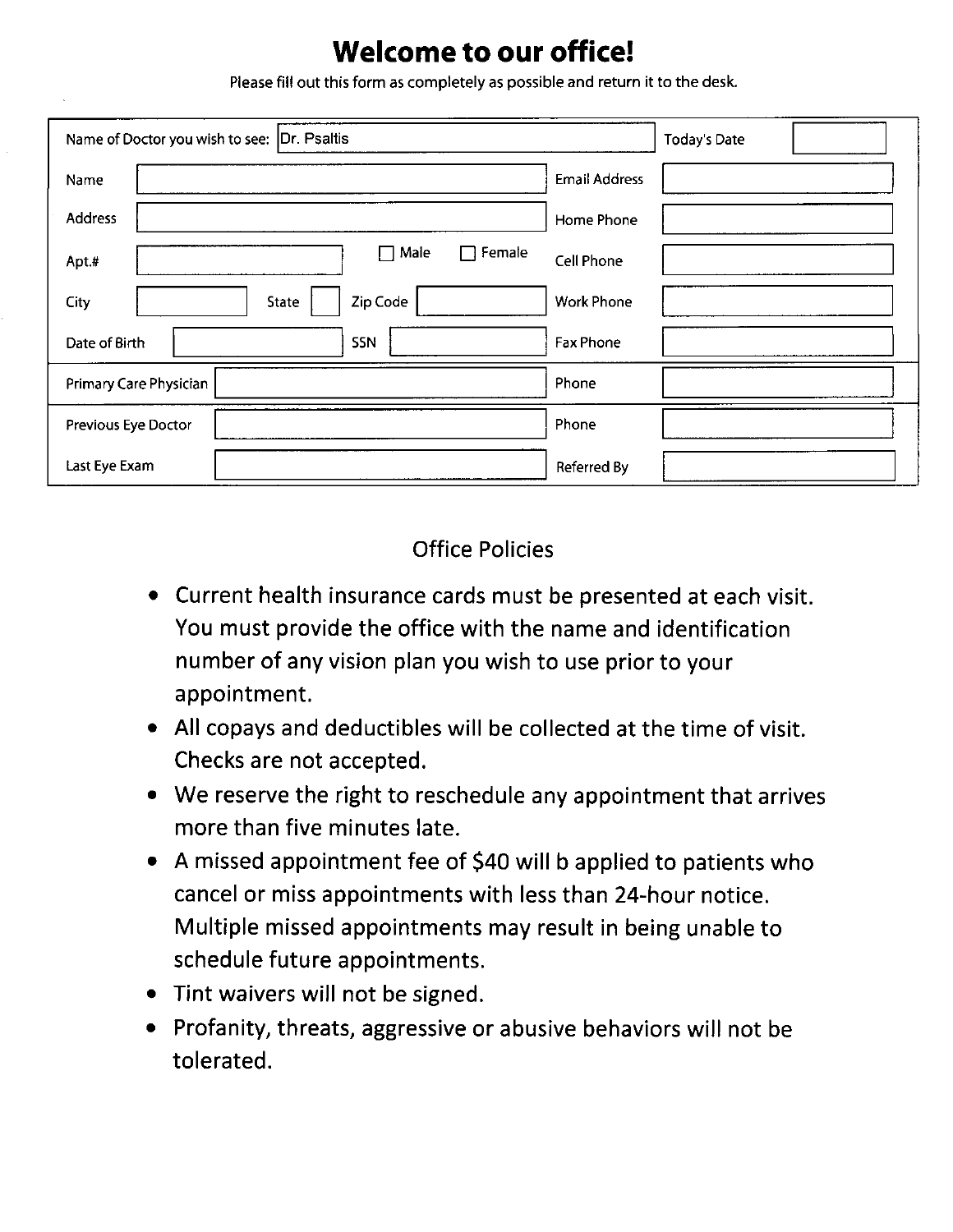| <b>Medical History -</b>                                                                                      |                         |                                |                                    |                                     |                                         |  |
|---------------------------------------------------------------------------------------------------------------|-------------------------|--------------------------------|------------------------------------|-------------------------------------|-----------------------------------------|--|
| Allergies                                                                                                     |                         |                                | <b>Ocular History</b>              |                                     |                                         |  |
| <b>Medications</b>                                                                                            |                         |                                | Injuries/<br>Surgeries             |                                     |                                         |  |
| Family Medical History: Note relation to yourself in the box (example: "Mother", "Paternal Grandfather" etc.) |                         |                                |                                    |                                     |                                         |  |
| <b>Blindness</b>                                                                                              |                         |                                | $\Box$<br>Cancer                   |                                     |                                         |  |
| Cataracts                                                                                                     |                         |                                | <b>Diabetes</b>                    |                                     |                                         |  |
| Macular Degeneration                                                                                          |                         |                                | <b>Heart Disease</b><br>L          |                                     |                                         |  |
| Glaucoma                                                                                                      |                         |                                | High Blood Pressure                |                                     |                                         |  |
| Retinal Detatchment                                                                                           |                         |                                | <b>Kidney Disease</b><br>L.,       |                                     |                                         |  |
| <b>Crossed Eyes</b>                                                                                           |                         |                                | <b>Arthritis</b><br>i.             |                                     |                                         |  |
| $\mathcal{L}$<br>Lupus                                                                                        |                         |                                | <b>Thyroid Disease</b><br>$\sqcup$ |                                     |                                         |  |
| Currently pregnant or nursing.<br>Other:                                                                      |                         |                                |                                    |                                     |                                         |  |
| Doesn't Drive<br>П                                                                                            | <b>Drives</b>           |                                | Doesn't Use Tobacco<br>┌─          |                                     | <b>Uses Tobacco</b>                     |  |
| Type/Amount/How Long?<br><b>Driving Difficulties</b>                                                          |                         |                                |                                    |                                     |                                         |  |
| □ Doesn't Drink Alcohol                                                                                       |                         | <b>Drinks Alcohol</b>          | Doesn't Use Illegal Drugs          |                                     | <b>Uses Illegal Drugs</b>               |  |
| Type/Amt/HowLong<br>Type/Amt/HowLong                                                                          |                         |                                |                                    |                                     |                                         |  |
| $\Box$ HIV<br>Syphilis<br><b>Hepatitis</b><br>Gonhorrhea<br>Have you ever been exposed to or infected with    |                         |                                |                                    |                                     |                                         |  |
| Review of Systems. Please check all that apply to you.                                                        |                         |                                |                                    |                                     |                                         |  |
| <b>Eyes</b>                                                                                                   | Flashes                 | Weight Loss/Gain               | <b>Hormonal Dysfunction</b>        | Allergic/Immune                     | <b>Musculoskeletal</b>                  |  |
| <b>Vision Loss</b>                                                                                            | <b>Floating Spots</b>   | Fatigue                        | <u>Respiratory</u>                 | Drug Allergies                      | Fibromyalgia                            |  |
| <b>Blurry Vision</b>                                                                                          | <b>Tired Eyes</b>       | Trauma                         | Asthma<br>$\Box$                   | Seasonal Allergies                  | Muscular Dystrophy                      |  |
| Distorted Vision                                                                                              | Cataracts               | <u>Integumentary (Skin)</u>    | $\Box$ Bronchitis                  | Lupus                               | Osteoarthritis                          |  |
| Double Vision                                                                                                 | Diabetic Retinopathy    | Eczema                         | Emphysema                          | Arthritis                           | Ankylosing Spond.                       |  |
| <b>Dryness</b>                                                                                                | Glaucoma                | Rosacea                        | Cardiovascular                     | Lymphatic/Hematologic Genitourinary |                                         |  |
| Redness                                                                                                       | Macular Degeneration    | Psoriasis                      | <b>Heart Disease</b><br>П          | Anemia                              | Kidney Problems                         |  |
| Mucous Discharge                                                                                              | Retinal Detatchment     | <u>Neurologic</u>              | Hypertension<br>П                  | <b>Bleeding Problems</b>            | <b>Bladder Problems</b><br>$\mathbf{I}$ |  |
| <b>Gritty Feeling</b>                                                                                         | <u>Gastrointestinal</u> | Headaches                      | Hypercholesterolemia               | Leukemia                            | STD's                                   |  |
| <b>Itching</b>                                                                                                | Colitis                 | <b>Migraines</b>               | <b>Ears/Nose/Throat</b>            |                                     |                                         |  |
| <b>Burning</b>                                                                                                | Crohn's Disease         | Seizures                       | Allergies<br>П                     |                                     |                                         |  |
| <b>Excess Watering</b>                                                                                        | Ulcers                  | Mult. Sclerosis                | <b>Sinus Congestion</b><br>П       | Piease list<br>any other            |                                         |  |
| <b>Light Sensitivity</b>                                                                                      | Constipation            | <b>Endochrine</b>              | <b>Runny Nose</b>                  | symptoms                            |                                         |  |
| Eye Pain/Soreness                                                                                             | Diarrhea                | Non Insulin<br><b>Diabetes</b> | Post Nasal Drip<br>$\Box$          | you may be<br>experiencing.         |                                         |  |
| Chronic Infection                                                                                             | <b>Constitutional</b>   | <b>Insulin Diabetes</b>        | Chronic Cough<br>П                 |                                     |                                         |  |
| <b>Sties</b>                                                                                                  | Fever                   | <b>Thyroid Dysfunction</b>     | Dry Throat/Mouth<br>┌ ┤            |                                     |                                         |  |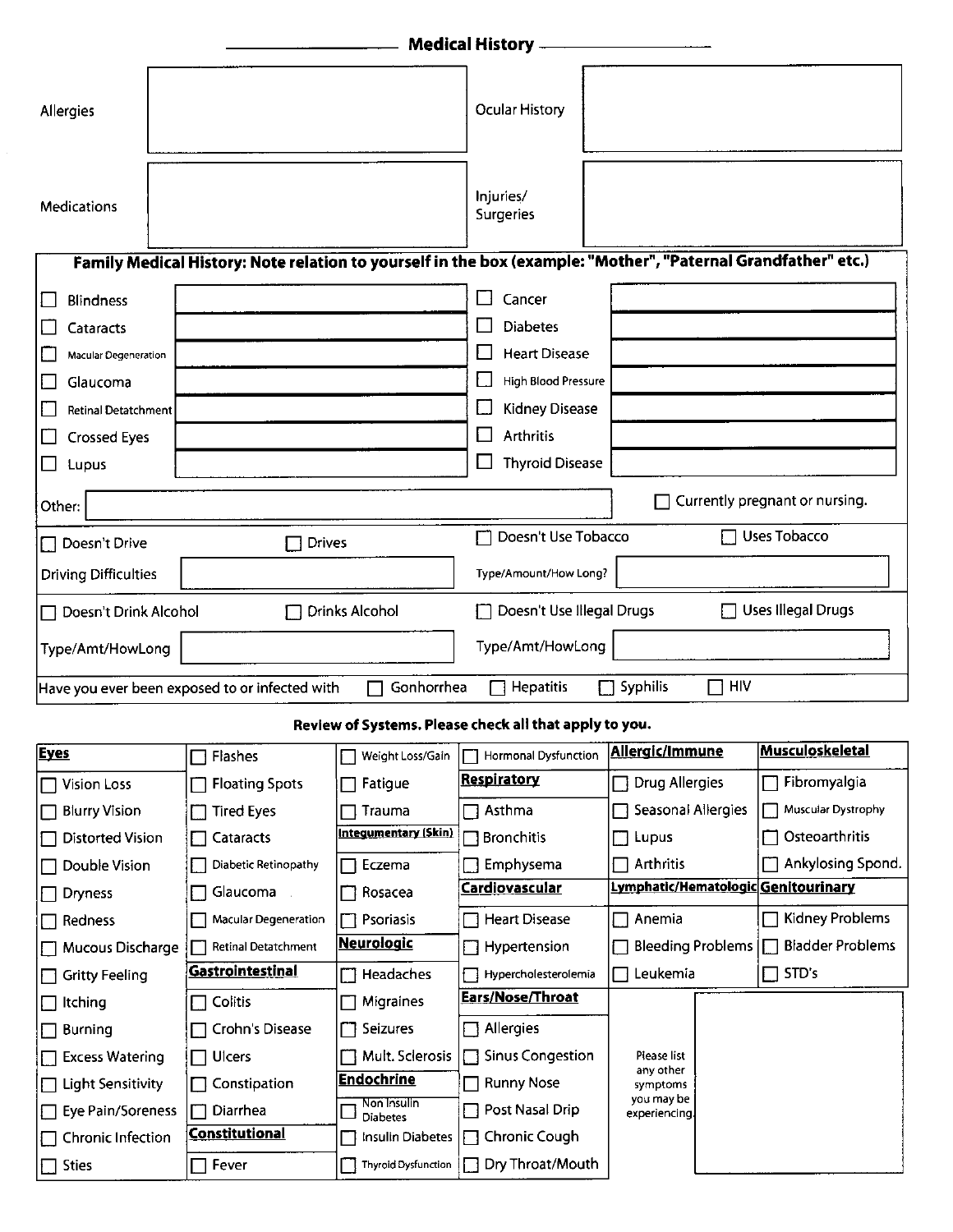#### DELAWARE EYE ASSOCIATES, P.A.

#### FINANCIAL POLICY

#### Insurance

If you have insurance, we will do our best to help you receive maximum benefits. Insurance is a contract between you and your insurance company. We are not a party to this contract. We will file insurance claims to your insurance carrier(s) if you have supplied us with all the necessary information. Our office will not become involved in disputes between you and your insurance company regarding deductibles, copayments, covered charges, secondary insurance, "usual and customary" charges, etc., other than supply factual information as necessary. You are responsible for the items listed above, as well as any services received.

#### Medicare

We do accept assignment from Medicare. You are responsible for your Medicare deductible and all coinsurance, unless your secondary insurance covers it for you.

#### **Materials**

Orders for glasses or contacts will not be placed without payment in full. We do not keep credit card numbers on file.

#### Cash Services

We request complete payment be made at time of service. If you are uninsured, the front desk can explain our cash services policies. We do not accept personal checks.

#### To Our Patients with Medical and/or Vision Benefits:

We will be happy to file your insurance claim forms or take assignment on your medical/vision benefits as designated by:

Plan(s) of which you state you are a member. We will do all we can to help you receive maximum benefits. However, in the event that the plan sponsor determines that you are not eligible for coverage at the time of service, or makes a determination that you are eligible for a reduced level of coverage, by signing this statement you hereby agree to be financially responsible for any and all charges incurred by you and not paid by the plan sponsor. By signing this form, you assign Delaware Eye Associates all patient's rights including, but not limited to, right to payment.

\_\_\_\_\_\_\_\_\_\_\_\_\_\_\_\_\_\_\_\_\_\_\_\_\_\_\_\_\_\_\_\_\_\_\_\_\_\_\_\_\_\_\_\_\_\_\_\_\_ \_\_\_\_\_\_\_\_\_\_\_\_\_\_\_

Signature of patient or guardian Date of the state of patient of graduate of patients of patients of patients of  $\mathbf{D}$